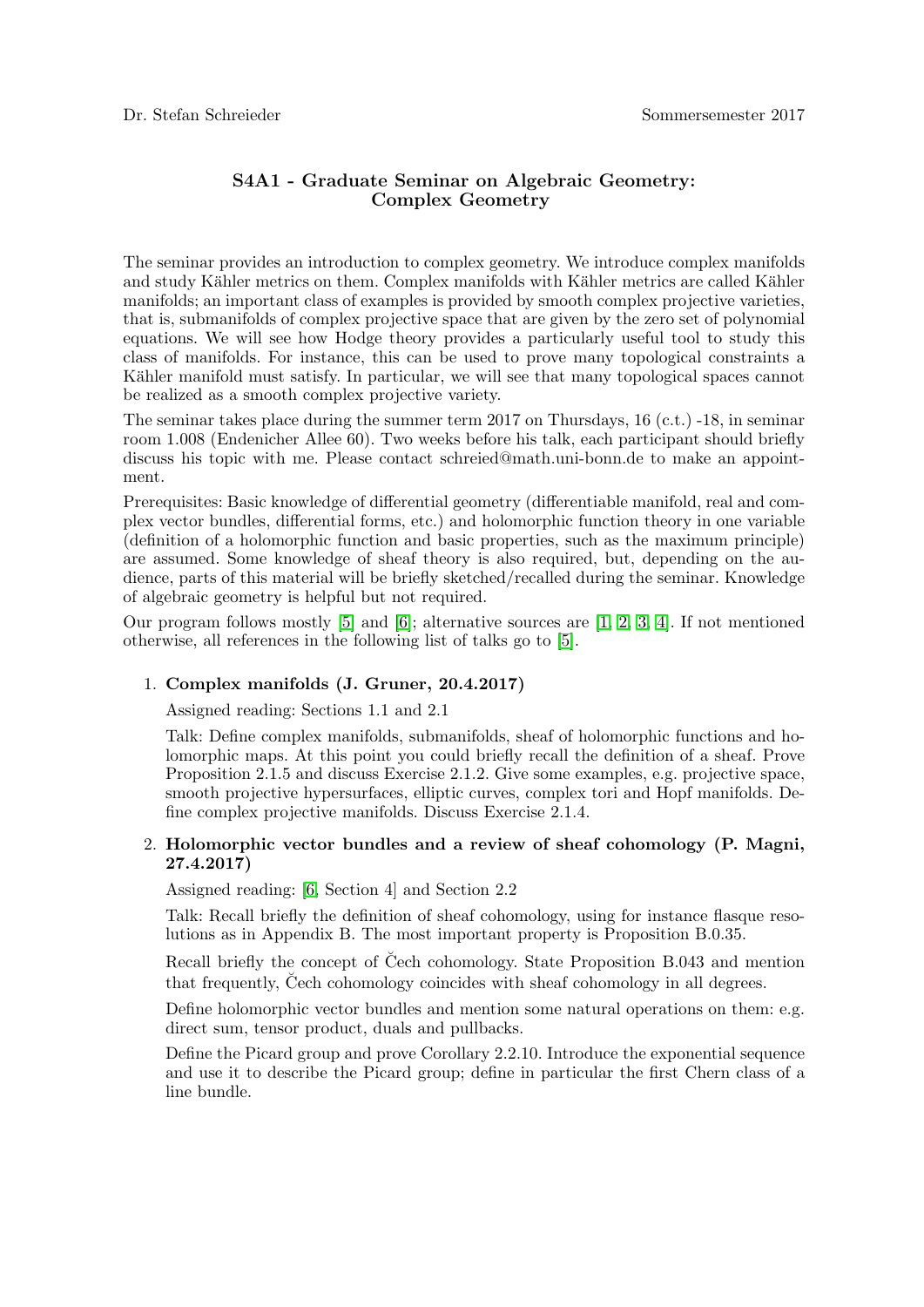## 3. The holomorphic tangent bundle and the example of projective space (U. Meha, 27.4.2017)

Assigned reading: Section 2.2 and 2.4

Talk: Define the holomorphic tangent bundle of a complex manifold. Define the bundle of holomorphic p-forms and define the canonical bundle. Prove Lemma 2.2.15 and Proposition 2.2.17. Compute the tangent bundle of a complex torus.

Define the sheaf of holomorphic sections of a holomorphic vector bundle and prove Proposition 2.2.19. Define the cohomology groups of holomorphic vector bundles and define the Hodge numbers of a compact complex manifold.

Explain Proposition 2.2.6 and use it to define  $\mathcal{O}(k)$  on  $\mathbb{P}^n$ . Define the natural map  $\mathbb{C}[z_0,\ldots,z_n]_k \longrightarrow H^0(\mathbb{P}^n,\mathcal{O}(k))$  and prove Proposition 2.4.1. Explain all maps in the Euler sequence (2.4.4) and sketch its proof if time permits. Deduce  $K_{\mathbb{P}^n} = \mathcal{O}(-n-1)$ .

# 4. Differential forms on complex manifolds  $(T. Beckmann$  und  $T. Bülles, 4.5.2017)$

Assigned reading: pp. 25–28; Sections 1.3 and 2.6; [\[6,](#page-4-1) Section 4].

Talk: Define almost complex manifolds (2.6.1) and note that this is equivalent to a complex vector bundle structure on the real tangent bundle  $T_X$ . Prove 2.6.2 and 2.6.4. Explain 2.6.8 and prove 2.6.11. Define the Dolbeault complex and Dolbeault cohomology groups (2.6.20).

Recall that sheaf cohomology can be computed with any Γ-acyclic resolution, see for instance [\[6,](#page-4-1) Proposition 4.32]. An important example of  $\Gamma$ -acyclic sheaves are modules over the sheaf of differentiable functions: indeed, such a sheaf is soft, hence acyclic (B.0.39). As an application, use the Poincar´e Lemma (see for instance Proposition A.0.3) to prove the de Rham theorem [\[6,](#page-4-1) Theorem 4.1]. Use the same line of argument to prove 2.6.21.

Sketch the proof that for locally contractible spaces, sheaf cohomology with constant coefficients is isomorphic to the corresponding singular cohomology groups, see [\[6,](#page-4-1) Theorem 4.47].

# $5.$  Kähler manifolds (P.R. Hoefgeest,  $11.5.2017$ )

Assigned reading: pp. 28–29, pp. 48–49, pp. 116–120.

Talk: Explain the set-up of Proposition 1.3.12 and sketch the proof of this proposition. Define hermitian structures (3.1.1) and explain that any complex manifold admits such a structure (in fact many) because of partitions of unity, see Exercise 3.1.1.

Define Kähler metrics (3.1.6) and prove Corollary 3.1.8. Explain Examples 3.1.9 (i) and (ii). Prove 3.1.10 and 3.1.11.

#### 6. Hermitian linear algebra (X.L. Flamm, 18.5.2017)

Assigned reading: Section 1.2.

Talk: In this talk we discuss some linear algebra results on a given Hermitian vector space; you should think of this vector space as the tangent space of a Kähler manifold  $X$ at a given point x. In order to explain this point of view, you should recall the definition of a Kähler manifold, i.e. a complex manifold with Kähler metric, and explain how this structure gives point-wise rise to the situation discussed in the following.

Introduce the Lefschetz operator (1.2.18) and its dual (1.2.21). Prove that they define an  $5I_2$ -representation on  $\Lambda^*V^*$  (1.2.26) and the Lefschetz decomposition theorem (1.2.30).

Discuss Exercises 1.2.9 and 3.1.8, and conclude that the *n*-sphere  $S<sup>n</sup>$  admits a Kähler structure if and only if  $n = 2$ .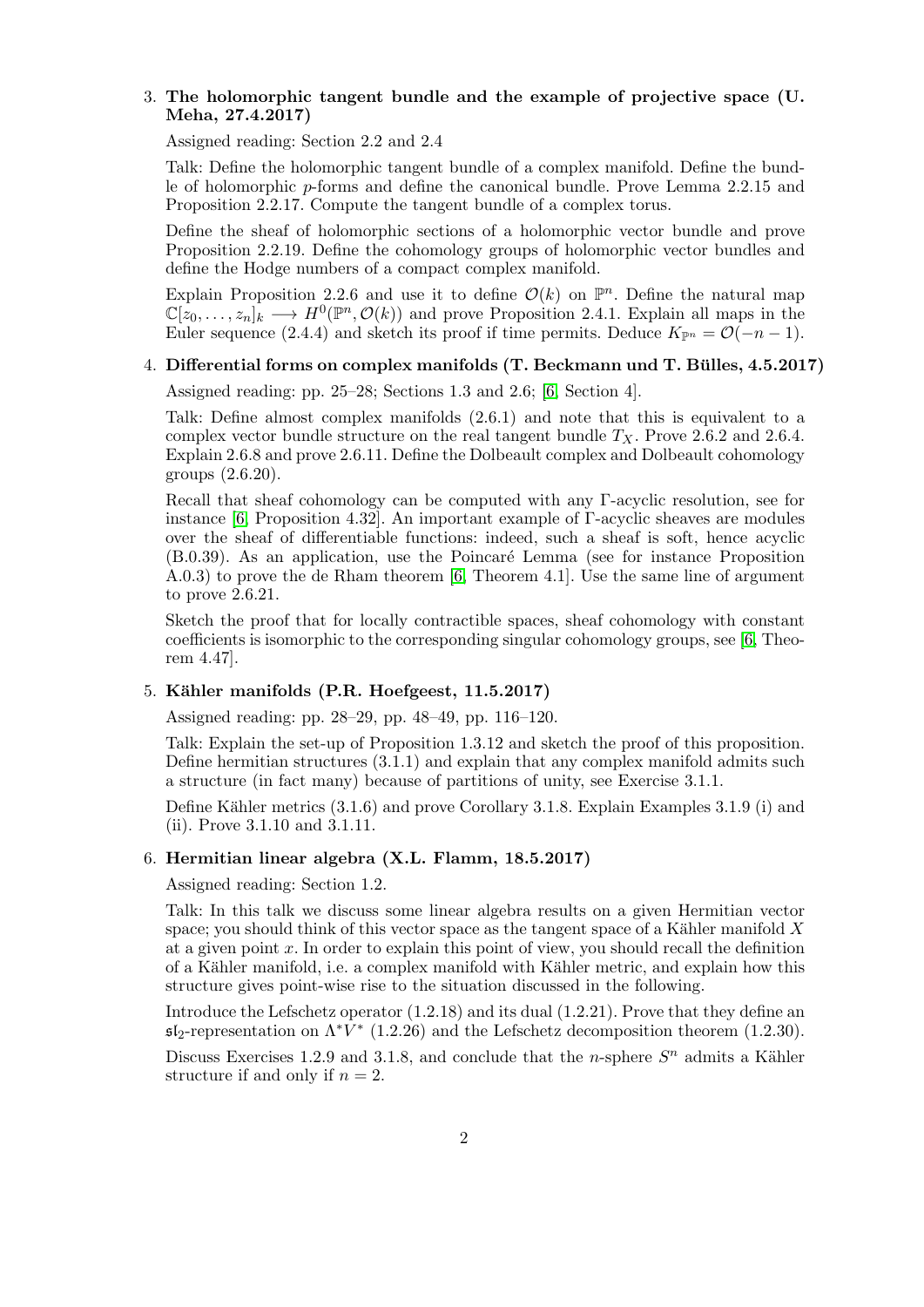## 7. Kähler identities (P. Reichenbach, 1.6.2017)

Assigned reading: Section 3.1.

Talk: Introduce the operators occurring in the Kähler identities  $(3.1.12)$  and prove the identities. Explain Remark 3.1.14.

## 8. Hodge decomposition (N. Tsakanikas, 22.6.2017)

Assigned reading: Section 3.2

Talk: Define the various spaces of harmonic forms and prove 3.2.6. State 3.2.8 and prove 3.2.9 and 3.2.12.

Use Remark 3.2.7 to deduce the Hodge symmetries  $H^{p,q}(X) = H^{q,p}(X) = H^{n-p,n-q}(X)$ , where  $X$  is compact Kähler of complex dimension n. Explain the diagram on p. 138.

Deduce that odd Betti numbers of Kähler manifolds are even:  $b_{2k+1}(X) \equiv 0 \mod 2$ , see Exercise 3.2.6. Use this to give an example of a complex manifold which is not Kähler, hence not projective.

### 9. Lefschetz Theorems (L. Hendrian, 29.6.2017)

Assigned reading: Section 3.3.

Talk: Prove the Lefschetz (1,1)-theorem (3.3.1 and 3.3.2). Define the Neron–Severi group (Remark 3.3.3); convince yourself that there is a complex torus  $X = \mathbb{C}^2/\Gamma$  with  $NS(X) = 0$  and explain that such a torus is not projective, see Exercise 3.3.6.

Prove 3.3.10, define primitive cohomology and prove the Hard Lefschetz theorem (3.3.13). If time permits, use the Hodge diamond (see p. 138) to illustrate the inequalities on the Hodge numbers which follow from Hard Lefschetz.

## 10. Hodge–Riemann bilinear relations (P. Koulakidou, 6.7.2017)

Assigned reading: Section 3.3.

Talk: Prove the Hodge–Riemann bilinear relations (3.3.15) and deduce the Hodge index theorem (3.3.16) and the signature theorem (3.3.18). (Note that the signature is an invariant of the underlying smooth manifold which is independent of the complex structure, whereas the individual Hodge numbers may very well depend on the complex structure.) Prove Exercise 3.3.3.

If time permits, you could also discuss Exercise 3.3.7, which is a nice application of the Lefschetz  $(1,1)$  theorem from last talk. (Hint: Use a suitable version of the exponential sequence to compute the group  $H^1(X, \mathcal{C}^*_{X,\mathbb{C}})$  of isomorphism classes of complex line bundles on  $X$ .)

### 11. Connections and Curvature (G. Vardosanidze, 13.7.2017)

Assigned reading: Section 4.2 and 4.3.

Talk: Define a connection on a complex vector bundle  $E(4.2.1)$ , sketch Proposition 4.2.3 and explain Remark 4.2.5. Explain how additional structure, i.e. a hermitian metric on E or a complex structure on M, give rise to the notion of an hermitian connection (4.2.9) and a connection compatible with the holomorphic structure (4.2.12). Introduce the Chern connection (4.2.14); explain Example 4.2.16 (i) and maybe also Example 4.2.16 (ii).

Introduce the curvature of a connection (4.3.1). Prove Lemma 4.3.2 and conclude that  $F_{\nabla} \in \mathcal{A}^2(M, \text{End}(E))$  is an End(E)-valued differentiable 2-form on M. Prove the Bianchi identity (4.3.5).

If time permits, introduce the Atiyah class of a holomorphic vector bundle (4.2.18). Explain Proposition 4.2.19 and emphasize the difference between a holomorphic connection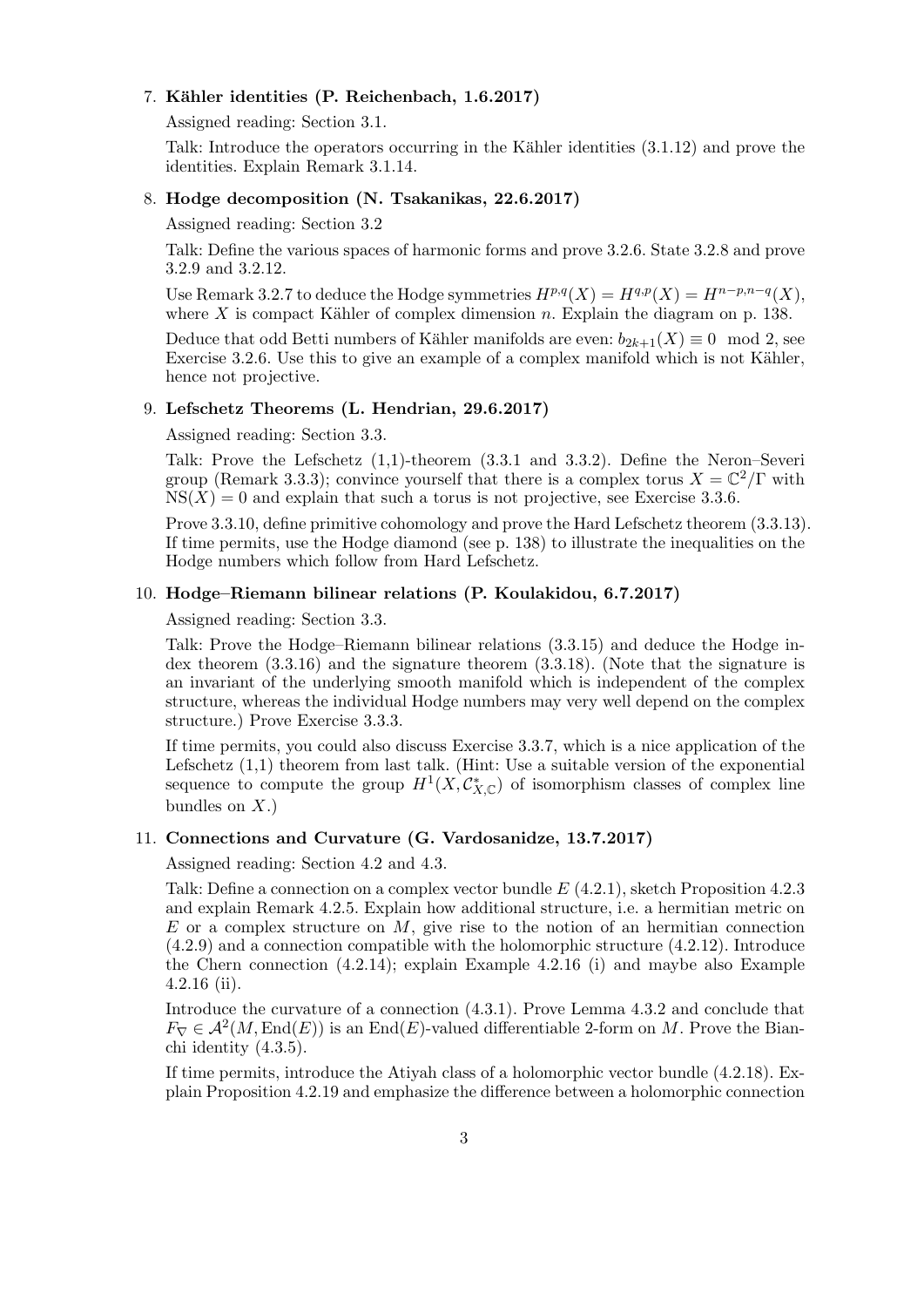(4.3.7) and a usual connection. Explain the relationship between the curvature of the Chern connection and the Atiyah class (4.3.10).

#### 12. Chern–Weil theory and Hirzebruch–Riemann–Roch (J. Lourenço, 20.7.2017)

Assigned reading: Sections 4.4 and 5.1.

Talk: The idea of Chern–Weil theory is as follows: If E is a complex vector bundle on a differentiable manifold M, then we can choose a connection  $\nabla$  on E (partition of unity!). We have seen in the last talk that this gives rise to the curvature form  $F_{\nabla} \in \mathcal{A}^2(M, \text{End}(E)),$  which satisfies the Bianchi identity (4.3.5). The idea is then to apply pointwise certain linear algebra constructions to  $F_{\nabla}$  to cook up for each k a  $2k$ -form on  $M$ ; as a consequence of the Bianchi identity, these forms will be closed and so we obtain cohomology classes  $c_k(E) \in H^{2k}(M,\mathbb{C})$  on M which turn out to be important topological invariants of the complex vector bundle E.

If you want, you can start your talk with a brief sketch of the above idea. Introduce then k-multilinear symmetric maps on a vector space and define what it means that such a map is invariant (4.4.1). Prove Lemma 4.4.4 and Corollary 4.4.5. Mention Lemma 4.4.6 and Remark 4.4.7. Use this to introduce Chern classes, Chern characters and Todd classes (4.4.8). These classes are defined for arbitrary complex vector bundles; if we talk about Chern classes of complex manifolds, then we mean the Chern class of its tangent bundle, see 4.4.10. These classes are topological invariants of the complex vector bundle which underlies the holomorphic tangent bundle; they are in general not topological invariants of the complex manifold itself. Discuss Example 4.4.11. Mention Proposition 4.4.12 and sketch its proof if time permits.

Explain the statement of the Hirzebruch–Riemann–Roch theorem (5.1.1) and the examples on p. 233.

### 13. Kodaira Vanishing and Weak Lefschetz (S. Düzlü, 27.7.2017)

Assigned reading: Section 5.2.

Talk: Prove Kodaira Vanishing, leaving out the proof of Lemma 5.2.3. Discuss Example 5.2.5. Prove the Weak Lefschetz theorem.

You should explain some applications of the Weak Lefschetz theorem. For instance, you could discuss Exercise 5.2.6. You could also explain how to compute the Betti numbers  $b_i(X) := \dim(H^i(X, \mathbb{C}))$  of a smooth hypersurface  $X \subset \mathbb{P}^{n+1}$  of degree d and illustrate this in one or two explicit examples. (Hint: the computation of  $b_i(X)$  for  $i \neq n$  follows directly from the Weak Lefschetz theorem and Poincaré duality. In order to compute the middle degree Betti number  $b_n(X)$ , it then suffices to compute the Euler number, which is nothing but the top degree Chern number  $c_n(X) = \sum_i (-1)^i b_i(X)$ . This last number is computed in Example 4.4.11.)

# Literatur

- <span id="page-3-0"></span>[1] W. Ballmann, *Lectures on Kähler manifolds*, ESI Lectures in Mathematics and Physics, EMS, 2006.
- <span id="page-3-1"></span>[2] M. A. de Cataldo, The Hodge theory of projective manifolds, Imperial College Press, 2007.
- <span id="page-3-2"></span>[3] J.-P. Demailly, Complex differential geometry, http://www-fourier.ujf-grenoble.fr/ demailly/manuscripts/agbook.pdf
- <span id="page-3-3"></span>[4] P. Griffiths and J. Harris, *Principles of algebraic geometry*, John Wiley & sons, New York, 1978.